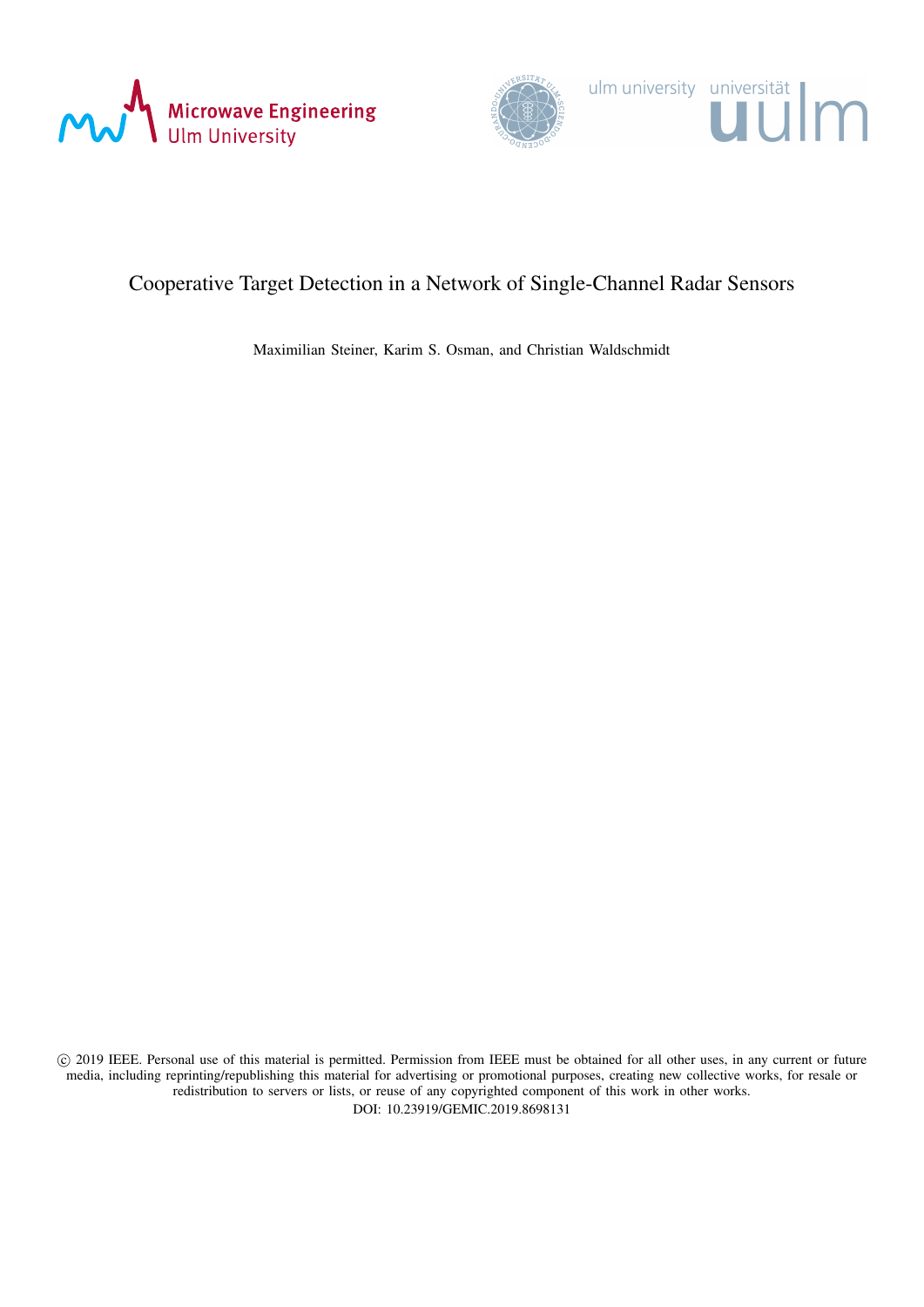# Cooperative Target Detection in a Network of Single-Channel Radar Sensors

Maximilian Steiner, Karim S. Osman, and Christian Waldschmidt Institute of Microwave Engineering, Ulm University, 89081 Ulm, Germany Email: Maximilian.Steiner@uni-ulm.de

*Abstract —*In automotive sensor networks the spatial distribution of the radar sensors allows to unveil additional information about the target objects. For example, the different angles to a target provide an increased robustness, and the wide sensor distances allow for a single snapshot motion estimation. This is even possible with single-channel radar sensors, but the reliability of the output highly depends on the condition that single scattering points are jointly detected. This paper presents an algorithm which associates single detections of a target over multiple sensors by utilizing the ego-motion of the vehicle. Further, it is shown how all target detections can be assessed and how reliable detections can be identified to improve subsequent processing steps like target localization. The proposed processing is validated by radar measurements at 77 GHz.

#### I. INTRODUCTION

Over the last years radar sensors became essential components of many driver assistance systems. Multiple radar sensors around a car are already used for dedicated assistance systems without being jointly evaluated. These trends towards a 360◦ coverage of the traffic scene around the car make sensor networks very interesting. This work covers a network of single-channel radar sensors. Such simple sensors allow to estimate the range and radial velocity of a target. In contrast to state-of-the-art automotive radars with multiple receive channels, the angle information of a target has to be calculated jointly from the measurements of multiple sensors observing a common field of view (FoV). A presumption for the related localization algorithms, like the multilateration, is that all sensors detect a common scattering point [1]. However, this is hardly met in automotive scenarios with extended targets [2]. Here, the probability of joint detections is lowered due to the comparably high range resolution and the possibly large spatial distribution of the sensors, as well as the angle dependent radar cross-sections of targets [3]. This paper shows an approach to associate the detections of stationary targets between the sensors that observe a common FoV. Further, a robustness measure for each target is derived, which allows to differentiate between point targets and extended targets.

#### II. SYSTEM SETUP

The proposed system utilizes very simple single-channel radar sensors. These sensors are operated with a chirp sequence modulation [4] that allows to estimate the range and radial velocity of a target.

Multiple simple sensors are spatially distributed on a moving platform, e.g. a car, as depicted in Fig. 1. At



Fig. 1. Exemplary spatial distribution of 3 sensors around a car [5].

least 3 sensors cover a common FoV to enable the use of multilateration techniques. A joint trigger signal ensures simultaneous measurements of all sensors in the network. The center frequencies of all sensors are shifted respectively to avoid interference among sensors in the network. Hence, it can be assumed that all sensors provide independent monostatic measurements of a common scene.

#### III. COOPERATIVE TARGET DETECTION

The flowchart of the cooperative target detection algorithm is briefly illustrated in Fig. 2. In the following, each step is described in detail.

## *A. Target Extraction*

The input of the algorithm is the raw time-domain data of each sensor. This data has a 2D-shape with the size of (samples  $\times$  chirps). In the first processing step, the 2D discrete Fourier transform is used to derive the range and radial velocity information, resulting in a range-Doppler matrix for each sensor [4].

A 2D-ordered statistic constant false alarm rate (OS CFAR) [6] is used in the range-Doppler domain to extract the targets detected by each sensor. Several detections are usually extracted per target after applying a CFAR algorithm. Thus, a 2D peak search ensures the extraction of nearby targets. A low decision threshold is applied to the sensors while extracting the targets to gather as many targets as possible. This is favorable when estimating the ego-motion, as well as helping to provide a better knowledge about the surrounding targets in the scene.

# *B. Ego-motion Estimation*

The next step is to estimate the ego-motion of the vehicle, whereby the approach in [7] is followed. The range information of the detected targets is used by the multilateration technique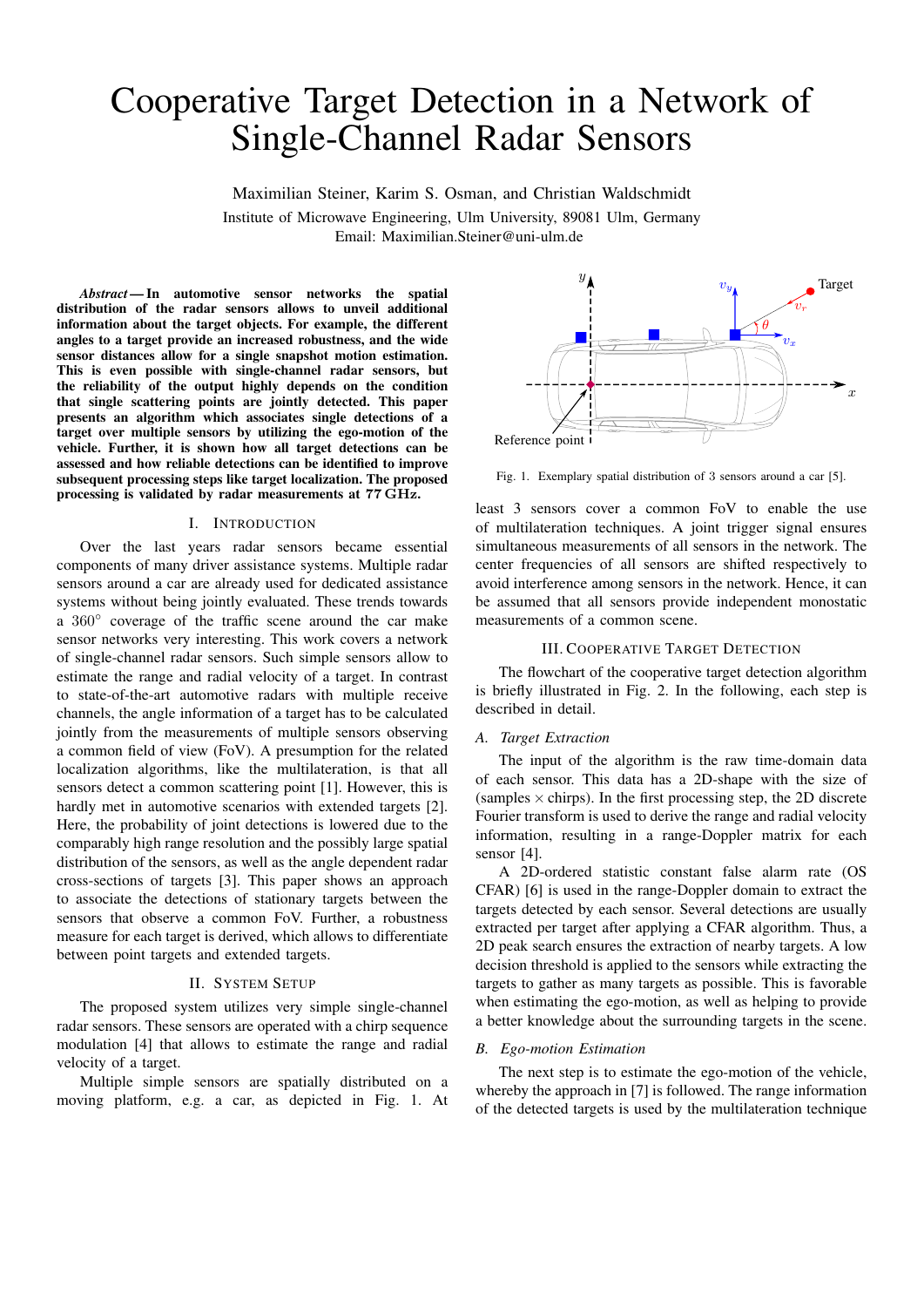

Fig. 2. Algorithm overview. The dashed processing step is individual to every sensor, whereas the following steps include all sensors jointly.

to calculate the intersection points between the range circles. This results in true target and ghost target intersections [8]. The angle between each intersection point and the corresponding sensors is calculated. Ghost targets arising from inter-range intersections lead to incorrect angles, thus, an increasing number of ghost targets would consequently result in an inaccurate ego-motion estimation. For that reason, a spatial filtering technique for point targets, referred to as matched filter, is first used to reduce the ghost intersections before applying the random sample consensus (RANSAC) algorithm as explained in [7]. More reliable results were achieved after applying this filter.

After estimating the sensors velocity profile, it is now possible to calculate the angle at which a stationary target is located using the detection of a single sensor only. This is done using the sensor velocity vector along with the radial velocity of a target relative to the sensor. Using the measured range and calculated angle, the target locations can also be computed.

# *C. Target Association*

After determining the location of the targets detected by each of the sensors, the aim is to extract a common target list out of the individual target lists. This process involves several steps that are explained next.

#### *1) Partners Computation*

To find out if a target is common between all sensors, one of the sensors  $S_i$  is set as the master sensor while its detection  $T_{S_i}$  is assumed to be a true target. The position of  $T_{S_i}$  relative to the other sensors  $S_j$ ,  $(j \neq i)$ , is then computed. They are referred to as the "partners" of  $T_{S_i}$ . Partners can be seen as the supposed target locations if all sensors are detecting the same target. Partners of a target are computed using the calculated target locations, the known sensor positions as well as the estimated ego-motion. This procedure is repeated such that each of the sensors in the network is once set as the master sensor, whereby its detected target is assumed to be the true target and the partners of this target are computed accordingly.

#### *2) Target Association*

By comparing the detected targets and the computed partners of each sensor, targets detected by multiple sensors can be associated as illustrated in Fig. 3. Deviations between the detections and partners of a sensor usually occur due to inaccuracies in the estimated ego-motion, target geometry as well as the limited radar resolution. Thus, some tolerances should be allowed when comparing the detections and partners of a sensor. This comparison is performed in the range-Doppler domain. An error function is used to combine the deviations in the range and Doppler dimensions, in which the deviations

are weighted based on their respective radar resolutions. This weighted error function is normalized to the maximum tolerable range and Doppler deviations and is expressed as

$$
w_{n_{ji}}(\epsilon_R, \epsilon_{v_r}) = \frac{\left(\frac{\epsilon_R}{\Delta R} + \frac{\epsilon_{v_r}}{\Delta v_r}\right)}{\left(\frac{\mu_R}{\Delta R} + \frac{\mu_{v_r}}{\Delta v_r}\right)}.
$$
 (1)

Here,  $\epsilon_R$  and  $\epsilon_{v_r}$  are the deviations in range and radial velocity between the detection  $T_{S_j}$  of sensor  $S_j$  and the partner calculated from the true target  $T_{S_i}$  relative to  $S_j$ respectively. The parameters  $\Delta R$  and  $\Delta v_r$  represent the respective resolutions of a chirp sequence radar. Given that the deviation between a target and its corresponding partner relative to a sensor is smaller than the allowed range and Doppler tolerance  $(\mu_R, \mu_{v_r})$ , targets detected by different sensors can be cooperatively related to extract a common target list.



Fig. 3. The range-velocity plots of the detected targets  $\left( \bullet \right)$  and the computed partners  $(O)$  relative to each sensor.  $(O)$ ,  $(\cdot)$  and  $(\cdot)$  correspond to a triple, double, and single detected targets respectively.

#### *3) Master Sensor Assignment*

After extracting a common list of targets, one master sensor needs to be assigned to each target in the scene. This is done using the normalized weighted error function in (1). The sensor leading to the minimum sum of errors between the targets and partners is assigned as the master sensor.

Considering sensor  $S_i$  as the master sensor, the sum of the normalized weighted errors between the detections  $T_{S_j}$  and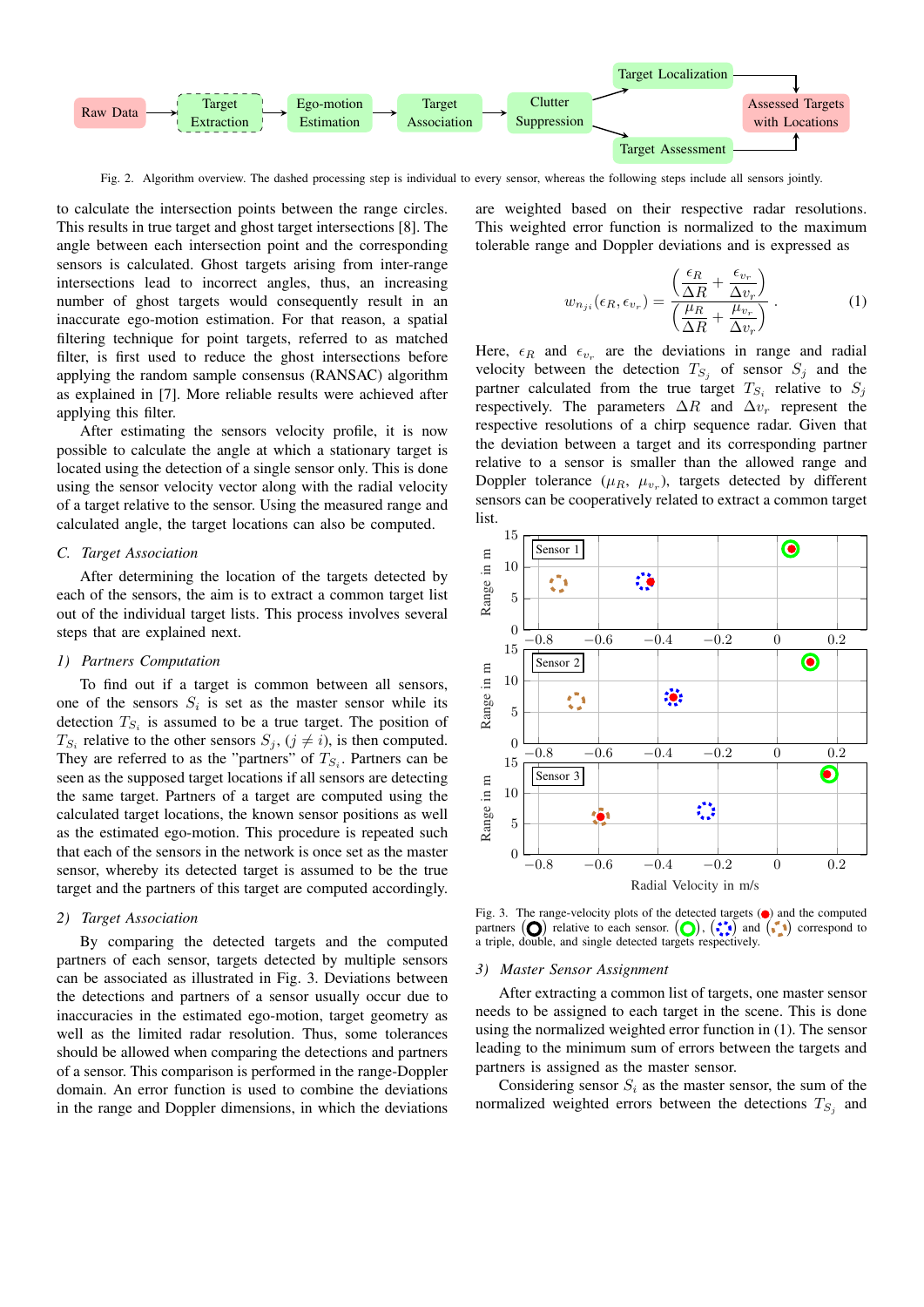the estimated partners of  $T_{S_i}$  relative to the sensors  $S_j$  is first calculated. The minimum sum of errors, when each of the sensors is set as the master sensor, can be calculated as

$$
w_{n,\min}(\epsilon_R, \epsilon_{v_r}) = \min_{\forall i \in N_s} \left( \sum_{j=1}^{N_s} w_{n_{ji}}(\epsilon_R, \epsilon_{v_r}) \right). \tag{2}
$$

Here,  $N_s$  is the number of sensors and the sensor  $S_i$ corresponding to  $w_{n,\text{min}}$  is assigned as the master sensor for the common target.

An example of the association procedure is illustrated in Fig. 3, in which only that case is depicted where each target is already assigned to a master sensor. As it can be observed, not all targets are detected by all sensors. Hence, common targets are divided into triple, double, and single detected targets based on the number of detecting sensors.

# *D. Clutter Suppression*

The low decision threshold applied while extracting the targets detected by the sensors leads to an increase in the probability of false alarms. To counter that, a simple clutter suppression technique is applied to reduce the detections that might correspond to clutter.

Targets detected by only one sensor are the least reliable among all targets detected by the sensors. Therefore, clutter suppression based on a histogram approach is applied to all single detections. A histogram is computed based on the signal-to-noise ratio (SNR) to study the distribution of the targets. From that, the upper bound of the most frequent SNR bin is set as a threshold to minimize the single detections. Any target that is detected by a single sensor with an SNR less than the assigned threshold is removed from the common target list and is no more considered in the further processing. This significantly reduces the number of single detected targets which minimizes the clutter detection probability.

#### *E. Target Localization*

The range information of the detections corresponding to a target are combined using the multilateration technique to determine the unique target locations. The location of a triple detected target is optimized in the region of intersection of the three range circles such that the distance between the target location and all range circles is minimized. For a double detected target, the location is simply considered as the intersection between the corresponding range circles that lies within the FoV of the sensors.

#### *F. Target Assessment*

An assessment is performed to evaluate how robust the detections of the sensors are. This provides a very useful information to the higher level processing algorithms about the surrounding targets in the traffic scene. The assessment is based on four scores that are dependent on different criteria. The values of the scores are defined in the range of [0, 1] and are all combined to calculate the robustness score.

Detection score: A target is ideally detected by all sensors which cover this angle area. Hence, the more sensors detecting a certain target, the higher is its detection score.

Inlier score: Detections that were used to estimate the ego-motion have a combination of range and radial velocity that supports the common motion profile [7]. Targets that are associated with such detections have a higher reliability.

Weight score: The deviations between the detected targets and partners can also be used as a score to assess the robustness. Thus, the minimum sum of the weighted error in (2) is used to calculate the weight score of a target. The minimum sum of errors is averaged over the number of detecting sensors for a fair comparison between the targets.

SNR score: The SNR score of a target is dependent on the SNR of the received signal after reflection. This in turn depends on the type of the reflecting target, its radar cross-section (RCS) and the angle of arrival of the received signal. The SNR score of a target is calculated as the maximum SNR of the corresponding detections normalized to the maximum SNR of all targets.

Robustness score: The overall score is calculated as the sum of all scores whereby the detection, inlier, and weight scores are assigned with their full weight, while the SNR score is assigned with half of its weight only. This is due to the general fluctuating and unstable behavior of the SNR. The robustness score is normalized to the maximum sum of all scores, which is 3.5.

## IV. MEASUREMENT RESULTS

The proposed cooperative target detection algorithm is tested on real measurement data. The location of all targets detected by the sensors in one of the measurement frames is illustrated in Fig. 4 against the ground-truth locations. Three 77 GHz sensors are mounted on a platform, that was moved along the x-axis. The target scenario contained 5 corner reflectors and a stationary car. It can be observed that 4 of the corner reflectors were detected by the sensors, while one of the reflectors was not detected due to the blockage of the parked car to the line of sight (LOS). Furthermore, 5 points corresponding to the car were detected. By examining the preceding and subsequent frames, it can be deduced that detections not corresponding to ground-truth targets are not stable and could correspond to clutter from the street or from an asphalt-grass edge that was in the scene.



Fig. 4. Illustration of the estimated  $(\mathsf{X})$  vs. ground-truth target locations. Point targets  $(\triangle)$  and extended targets  $(Car)$  are depicted separately.